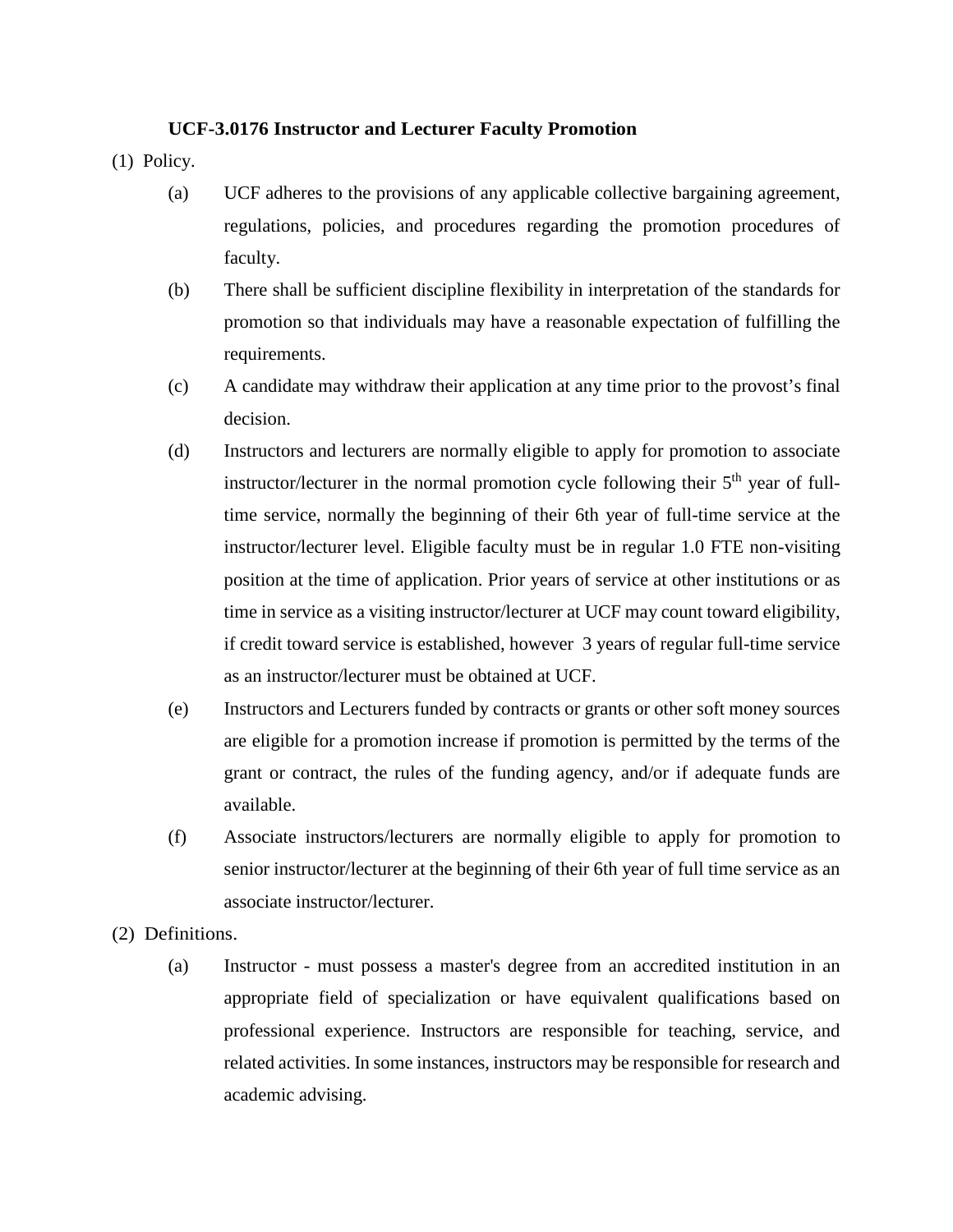- (b) Lecturer must possess a terminal degree from an accredited institution in an appropriate field of specialization or have equivalent qualifications based on professional experience. Lecturers are responsible for teaching, service, and related activities. In some instances, lecturers may be responsible for research and academic advising.
- (3) Ranks. Ranks for Instructor and Lecturer positions, respectively, are:
	- (a) Instructor, associate instructor, and senior instructor; and
	- (b) Lecturer, associate lecturer, and senior lecturer.
- (4) Criteria.
	- (a) College criteria. Colleges, may supplement the university criteria outlined in this document with college specific requirements. College criteria must be approved by a majority of the full-time instructors (at all ranks) and lecturers (at all ranks) and tenured and tenure-earning faculty in the college, the dean, and the provost or designee.
	- (b) Department criteria. Departments may supplement any college criteria with departmental specific requirements. Department criteria shall be approved by a majority of the full-time instructors (at all ranks) and lecturers (at all ranks) and tenured and tenure-earning faculty in the department or unit, the department chair/unit head, the dean, and the provost or designee.
	- (c) University criteria. Promotion to Associate Instructor/Lecturer requires a consistent record of excellence in assigned duties. Evidence of excellence may include departmental annual evaluations of teaching, student evaluations of teaching, peer evaluations of teaching, teaching awards, examples of successful student learning outcomes, and demonstration of leadership and rigor in teaching. Additionally, evidence of service contributions (e.g., departmental, college, university, or professional) should be included in the promotion application. Evidence related to performance of other assigned duties (e.g., academic advising, research, or administrative) should be included in the promotion application as applicable.
	- (d) Promotion to Senior Instructor/Lecturer is based on the same criteria as promotion to Associate Instructor/Lecturer. It carries an additional expectation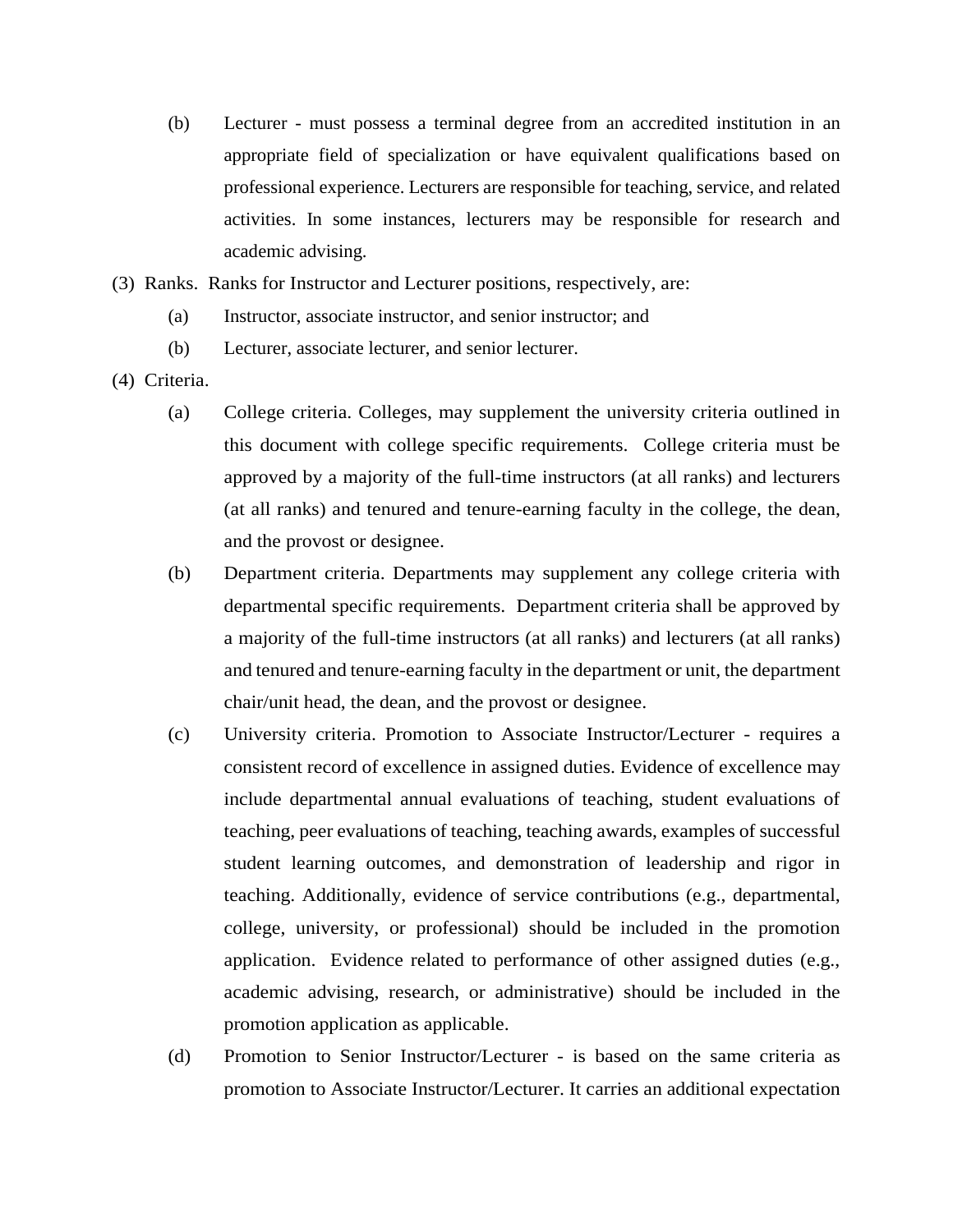of leadership at the university and in the profession, e.g. program director, advisor.

- (5) Overview.
	- (a) Instructors and lecturers are not required to apply for promotion.
	- (b) An instructor/lecturer considering promotion or a chair or unit head may request a meeting in early spring during the  $5<sup>th</sup>$  year of employment to discuss candidacy. The department chair or unit head shall provide a thorough and objective assessment of the instructor's/lecturer's promotion readiness.
	- (c) An instructor/lecturer who decides to pursue promotion must submit a completed online dossier in the promotion system by the published deadline on the Faculty Excellence website. Colleges may establish an earlier deadline.
	- (d) Candidates will be evaluated successively by the department/unit instructor and lecturer promotion committee, the department chair/unit head, the college instructor and lecturer promotion committee, the dean of the college, and the provost or the provost's designee.
	- (e) It is the responsibility of the candidate to ensure that the promotion dossier is accurate, complete, and meets established deadlines for submission.
	- (f) Recommendations for promotion by department/unit instructor and lecturer promotion committee, the department chair/unit head, the college instructor and lecturer promotion committee, the dean of the college, and the provost or the provost's designee must be complete, concise, and include explanations for the promotion recommendation based on evidence contained or explained in the candidate's dossier.
	- (g) A rationale for all votes, particularly for split votes, shall be provided along with the promotion recommendation by both the department/unit instructor and lecturer promotion committee and the college instructor and lecturer promotion committee. The committee chair is responsible for providing the summation of the recommendation that was reached, including a majority and minority opinion in the case of a split vote. Abstentions are strongly discouraged in this process except in cases of conflict of interest.
	- (h) Instructors/Lecturers who apply for and who do not achieve promotion retain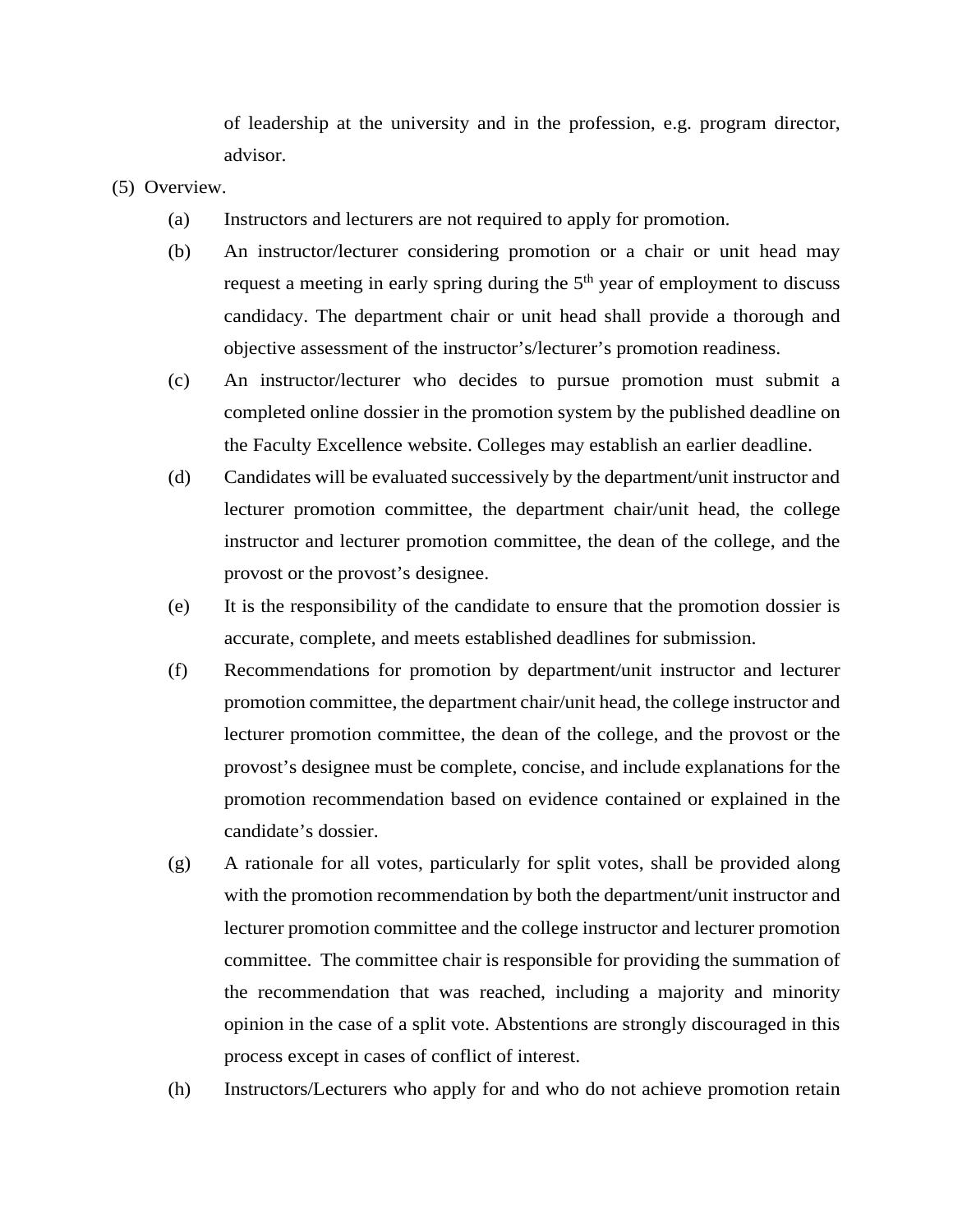the right to reapply in a future promotion cycle if they remain in that position.

(6) Candidate Dossier. Recommendations for promotion shall be accompanied by the following materials:

- (a) Individual summary statement;
- (b) Current curriculum vitae;
- (c) College promotion criteria where applicable;
- (d) Department or unit promotion criteria where applicable;
- (e) Annual evaluations conducted by the unit head for the last five years;
- (f) Annual assignments for the last five years: to include FTE assignment;
- (g) Summary statement on candidate's philosophy of teaching;
- (h) Classes taught for the last five years;
- (i) Evidence of innovation in teaching and learning;
- (j) Teaching and learning grants (if applicable);
- (k) Evidence of service performed for the last five years;
- (l) Summary statement of advising and mentoring for the last five years (if applicable);
- (m) Evidence of professional development for the last five years;
- (n) Evidence related to performance of other assigned duties research (if applicable); and
- (o) Evidence of research/scholarship of teaching and learning (if applicable);

Note: Dossier additions may be made by the candidate at any time prior to the provost's or provost's designee's decision and may include applicable items such as: applicable awards (e.g., teaching, service, research), publication acceptances, or newly funded grants. Depending upon the timing of an addition, newly added material may not be considered by all committees.

(7) Department promotion procedures.

- (a) A department promotion committee shall be established within each academic department or unit to function as an advisory group to the department chair/unit head.
	- 1. Faculty members who serve on the college instructor and lecturer promotion committee may not serve on the department/unit instructor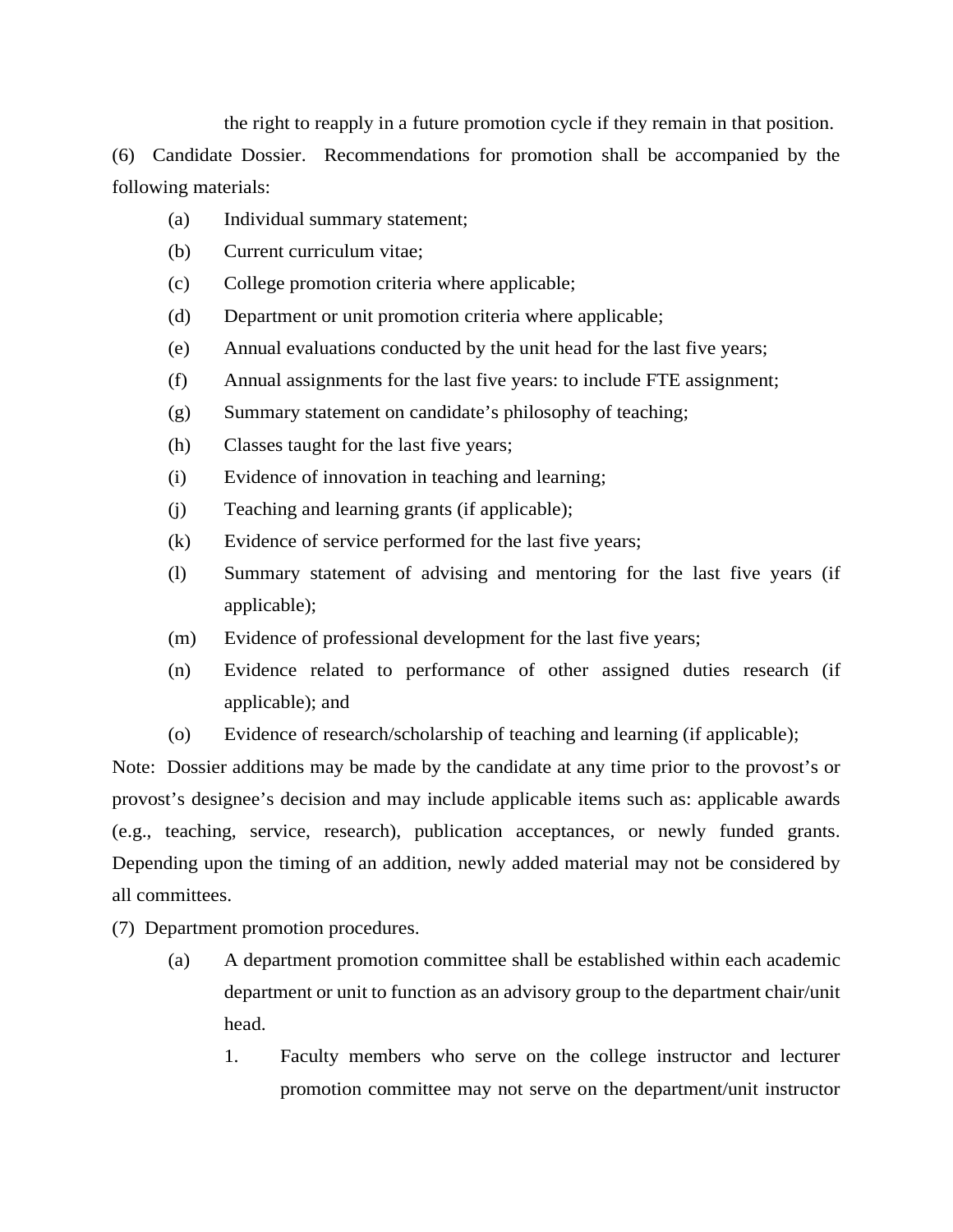and lecturer promotion committee.

- 2. Department chairs/unit heads may not serve on the department instructor and lecturer promotion committee, participate in discussions related to candidates, or vote on candidate dossiers.
- 3. Department instructor and lecturer promotion committee members must not participate in voting on an application if there is a conflict of interest or if personal factors might impair objectivity regarding an individual applicant.
- 4. If a committee member is outside of the greater metropolitan area; voice and or video calls may be utilized at the discretion of the committee chair when a member cannot be physically present for department promotion and tenure committee meetings. When voice or video calls are utilized, the chair of the committee shall be delegated signature authority through an official power of attorney to vote and sign the record of attendance for the missing committee member.
- (b) Each department promotion committee shall consist of at least two (2) department instructors or lecturers at or above the rank being sought by the candidate and three (3) tenure earning or tenured faculty, or clinical faculty at the rank of assistant professor, associate professor, or professor. In cases where there are no faculty available at the ranks indicated above within the department/unit, an appropriate faculty member will be identified to serve.
- (c) The members of the committee shall be elected by a vote of all regular faculty members in the department/unit.
- (d) If a department/unit has fewer than two instructor and lecturer faculty at the appropriate rank, faculty with the appropriate rank from similar departments or units, normally within the respective college, may serve on the committee for the purpose of evaluating and voting on the candidate's file.
- (e) The department instructor and lecturer committee chair shall be a member of the committee elected by majority vote of its members and shall call the committee into session to transact business as required.
- (f) A quorum shall consist of the attendance of all committee members, when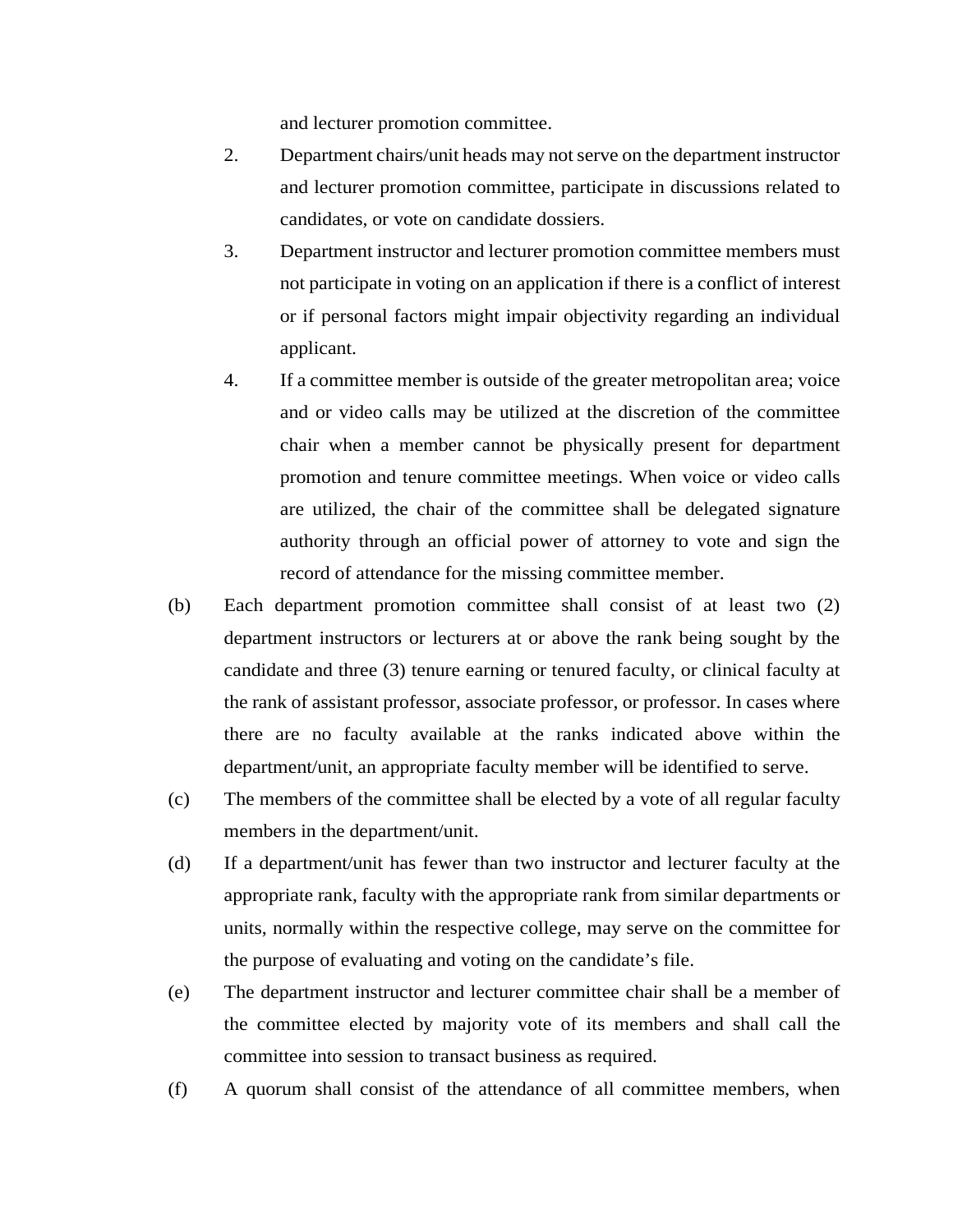practicable, but not less than the majority of the committee members or fewer than three (3) faculty.

- (g) The department instructor and lecturer committee shall review the promotion dossier of faculty under consideration for a change of status. The committee will be professional and discriminating in its decision making and will make its review based on consideration of the facts and supportive evidence contained in the candidate's promotion dossier.
- (h) An evaluation and recommendation of the candidate by the department instructor and lecturer promotion committee shall be completed for each faculty member reviewed. Each committee member shall vote on each case considered, with exception of those determined to have a conflict of interest or personal factors that may lead to lack of objectivity, and the result shall be recorded. Each evaluation and recommendation must be accompanied by an explanation for all votes, including split votes and abstentions.
- (i) The department instructor and lecturer promotion committee chair shall forward the record of attendance, the record of the vote, the department instructor and lecturer committee's evaluation and recommendation, and promotion dossier to the department chair or unit head.
- (j) The department chair/unit head shall forward to the faculty candidate the department instructor and lecturer committee's evaluation and recommendation.
- (k) Candidates may review and, if desired, provide a response to the department instructor and lecturer promotion committee evaluation and recommendation within five (5) days of receiving the department promotion committee evaluation and recommendation. Any response will become part of the candidate's dossier.
- (l) Once the review period for candidate's optional response has passed, the department chair/unit head reviews the dossier to recommend in favor of or against promotion, and forwards the recommendation and comments to the candidate for review and potential comment.
- (m) Candidates may review and, if desired, provide a response to the department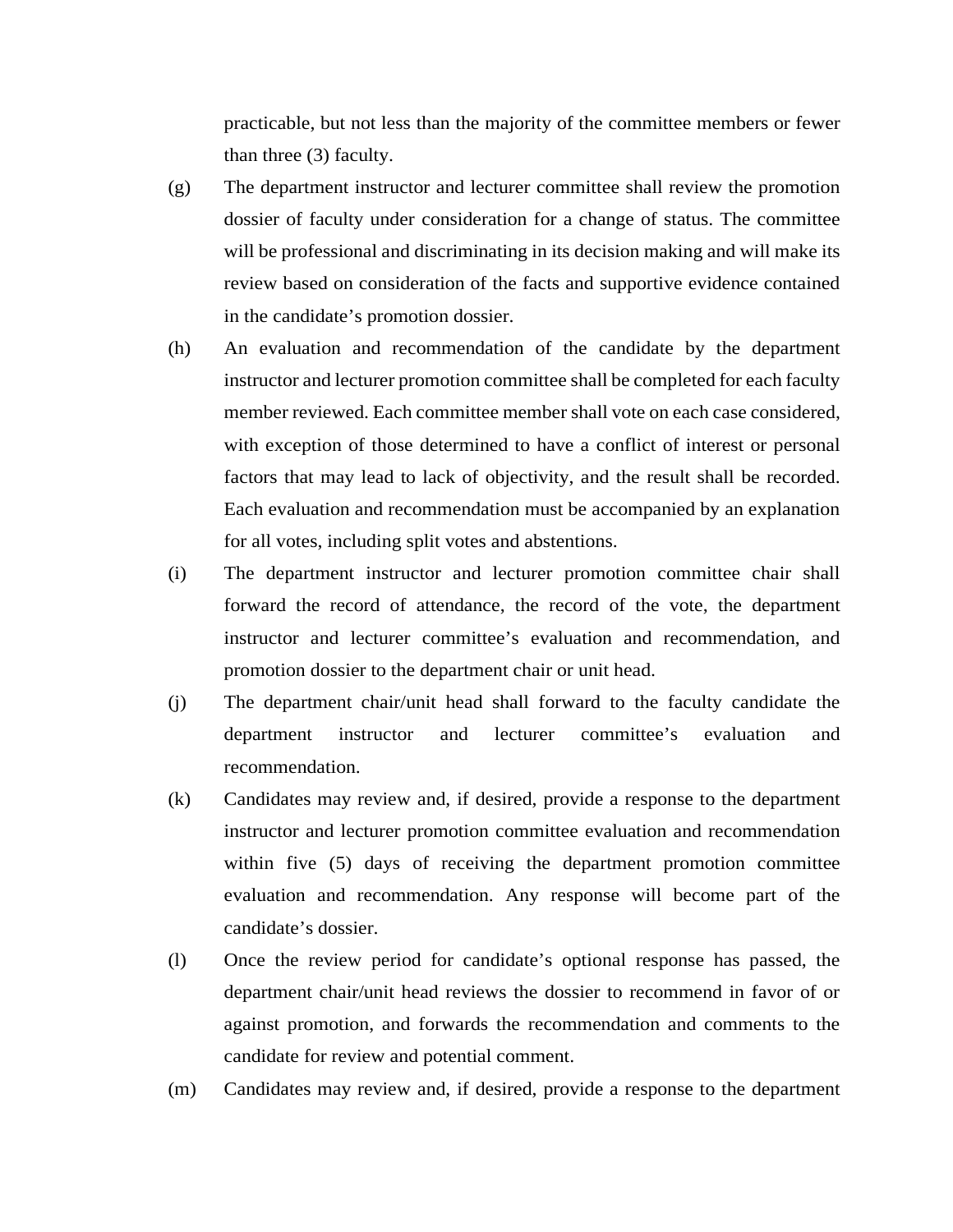chair/unit head evaluation and recommendation within five (5) days after receipt of notice of the department chair/unit head evaluation and recommendation. Any response will become part of the candidate's dossier.

- (n) Once the review period for candidate's optional response to the department chair/unit head recommendation has passed, the dossier is forwarded to the college instructor and lecturer promotion committee for review and recommendation.
- (8) College promotion committee procedures.
	- (a) A college promotion committee shall be established within each academic college to function as an advisory group to the dean.
		- 1. Faculty members serving on the department/unit instructor and lecturer promotion committee may not serve on the college instructor and lecturer promotion committee.
		- 2. Department chairs/unit heads may not serve on the college instructor and lecturer promotion committee, participate in discussions related to candidates, or vote on candidate dossiers.
		- 3. College instructor and lecturer promotion committee members must not participate in voting on an application if there is a conflict of interest or if personal factors might impair objectivity regarding an individual applicant.
		- 4. Faculty elected to serve on the college instructor and lecturer promotion committee shall serve a term of no more than two (2) consecutive years. Terms for college instructor and lecturer promotion committee members shall be staggered to provide for continuity and uniformity of committee action.
	- (b) Each college promotion committee shall consist of at least three (3) instructors or lecturers at or above the rank being sought by the candidate and four (4) tenure earning or tenured faculty, or clinical faculty at the rank of assistant professor, associate professor, or professor. No more than two members of this committee may be from the same department/unit. In cases where are there are no faculty available at the ranks indicated above within the department/unit, an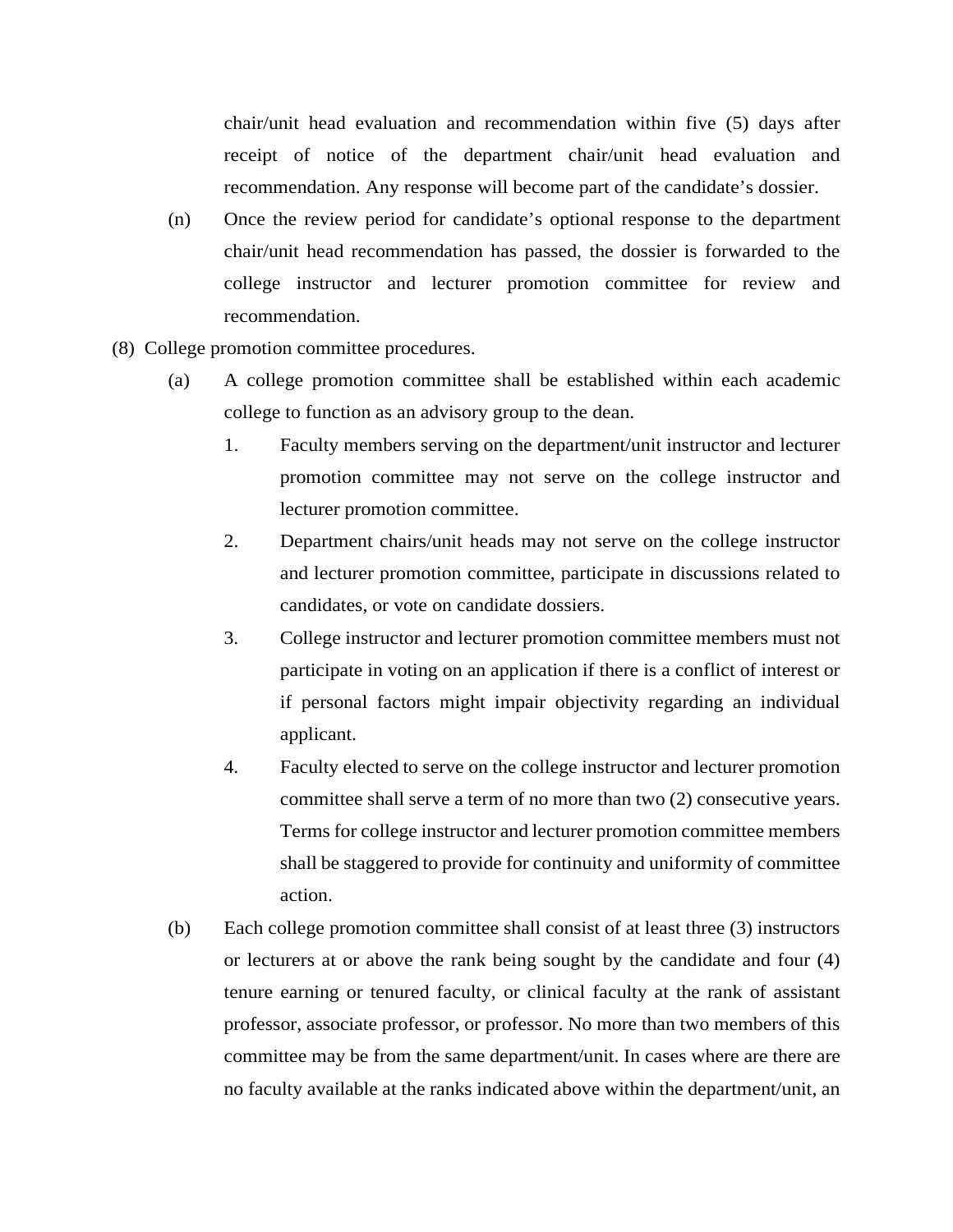appropriate faculty member will be identified to serve.

- (c) The college instructor and lecturer promotion committee chair shall be a member of the committee elected by majority vote of its members and shall call the committee into session to transact such business as required.
- (d) A quorum shall consist of the attendance of all committee members, when practicable, but not less than the majority of the committee members or less than four faculty. In special cases (i.e. professional development leave/sabbatical or medical leave), an alternate member will serve.
- (e) The college instructor and lecturer promotion committee shall, review the promotion dossier of faculty under consideration for a change of status. The committee will be professional and discriminating in its decision making and will make its review based on consideration of the facts and supportive evidence contained in the candidate's dossier.
- (f) An evaluation and recommendation of the candidate by the college instructor and lecturer promotion committee shall be completed for each faculty member reviewed. Each committee member shall vote on each case considered, with exception of those determined to have a conflict of interest or personal factors that may lead to lack of objectivity, and the result shall be recorded. Each evaluation and recommendation must be accompanied by an explanation for all votes, including split votes, and abstentions.
- (g) The college instructor and lecturer committee chair shall forward the record of attendance, the record of the vote, the college instructor and lecturer committee's evaluation and recommendation, and promotion dossier to the college dean.
- (h) The college dean shall forward to the faculty candidate the college instructor and lecturer committee's evaluation and recommendation.
- (i) Candidates may review and, if desired, provide a response to the college instructor and lecturer promotion committee evaluation and recommendation within five (5) days of receiving the college promotion committee evaluation and recommendation. Any response will become part of the candidate's dossier.
- (j) Once the review period for candidate's optional response has passed, the